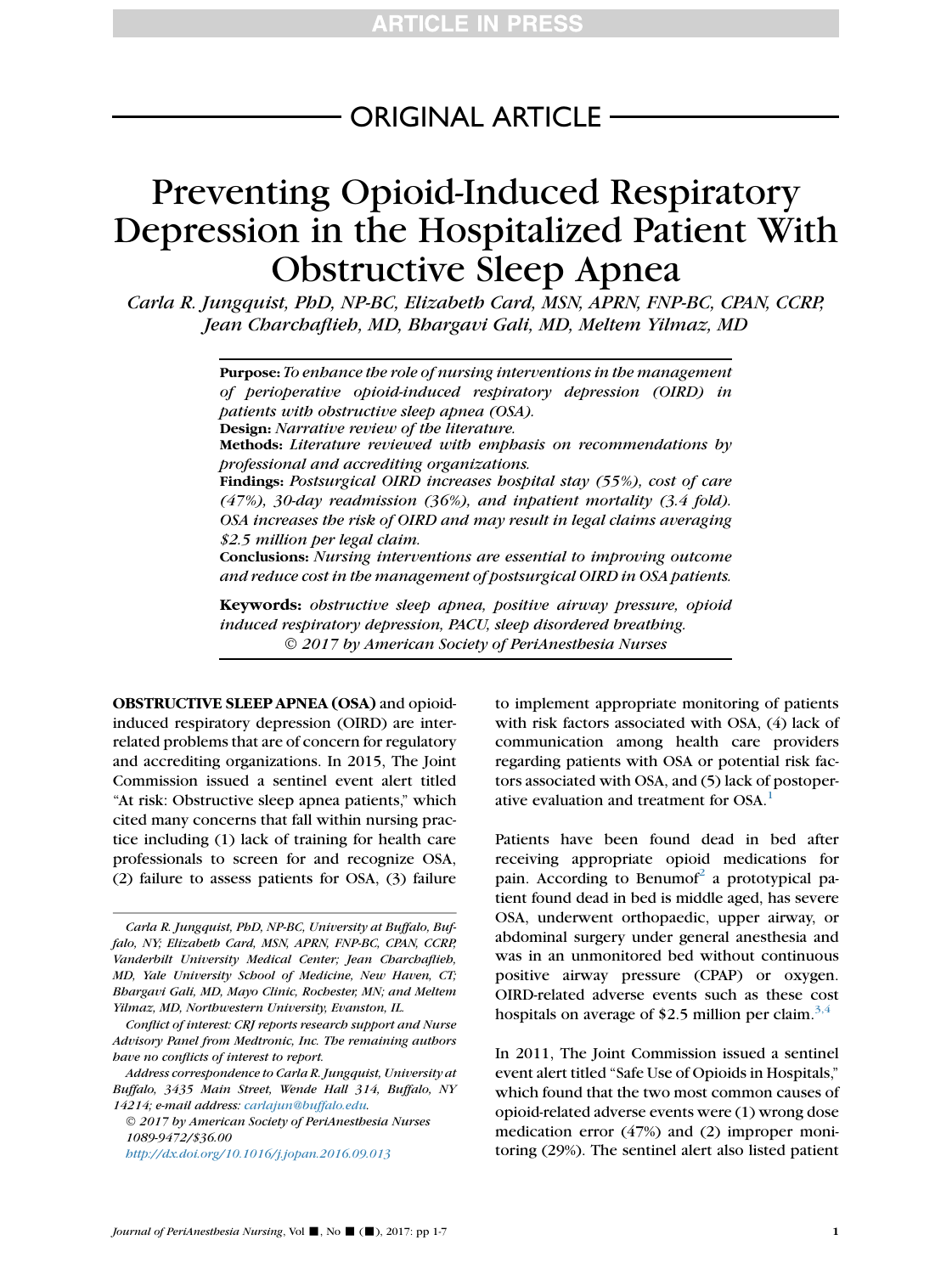characteristics that are associated with increased risk for OIRD, which included (1) sleep apnea or sleep disorder diagnosis, (2) morbid obesity with high risk of sleep apnea, (3) snoring, (4) older age, (5) postsurgery, particularly if upper abdominal or thoracic surgery, (6) increased opioid

dose requirement or opioid habituation, (7) receiving other sedating drugs, (8) pre-existing pulmonary or cardiac disease, and (9) being a ciga-rette smoker.<sup>[5](#page-5-0)</sup> Understanding the pathophysiology of sleep-disordered breathing and how opioid and sedating medications aggravate this disorder and result in adverse events is important for nurses. Adequate knowledge of the interaction between opioids and sleep-disordered breathing as well as understanding best monitoring practices will improve patient safety and decrease opioidrelated adverse events.

# Prevalence of Sleep-Disordered Breathing

OSA is the most common type of sleep-disordered breathing (80% to 90%) but can coexist with the two less common types: central sleep apnea and obesity hypoventilation syndrome. OSA is highly prevalent in the general population and most cases (80% to 90%) are undiagnosed. The prevalence of moderate to severe OSA among adults aged 30 to 70 years is estimated to be 13% of men and [6](#page-5-0)% of women.<sup>6</sup> This translates to OSA affecting more than 20 million people in the US population. Central sleep apnea is not common in the general population but is common in specific populations such as patient with congestive heart failure (33%) and patients on chronic opioid medications  $(14\% \text{ to } 60\%).$ <sup>[7](#page-5-0)</sup> Sleep-disordered breathing is associated with increased risk of adverse outcomes in the perioperative setting. $3,8$ Anesthetic, sedative, and opioid medications enhance respiratory depression and airway collapse and thus can exacerbate all forms of sleep-disordered breathing.

# Pathophysiology and Diagnosis of Sleep-Disordered Breathing

OSA is characterized by sleep-induced recurrent episodes of upper airway collapse resulting in oxygen desaturations and arousals from sleep more than five times per hour. Central sleep ap-

### 2 JUNGQUIST ET AL

nea is characterized by diminished or absent respiratory effort, coupled with the presence of symptoms including excessive daytime sleepiness, frequent nocturnal awakenings, or both. Obesity hypoventilation syndrome is the presence of daytime alveolar hypoventilation (awake, sea-level, arterial  $PCO<sub>2</sub>$  greater than 45 mm Hg) among patients with body mass index (BMI)  $30 \text{ kg/m}^2$  or greater in the absence of other causes of hypoventilation. In this condition, the severely overweight patients fail to breathe rapidly enough or deeply enough, especially during sleep, and results in low blood oxygen and high blood carbon dioxide  $(CO<sub>2</sub>)$  levels. The three types of sleep disorder can occur in the same patient.

The number of respiratory events per hour is used to grade the severity of sleep-disordered breathing.<sup>[9,10](#page-5-0)</sup> The average hourly number of apnea (90% or more decrease in airflow for apnea of 10-seconds or more) and hypopnea (50% reduction in airflow with 3% or more reduction in  $CaO<sub>2</sub>$ ) events is expressed as the apneahypopnea index (AHI). $^{9,10}$  $^{9,10}$  $^{9,10}$  An AHI of 5 to 14 is mild, 15 to 29 is moderate, and 30 and greater is severe. Treating sleep-disordered breathing is important as it is associated with (1) intermittent hypoxemia, (2) hypercapnia, (3) excessive intrathoracic pressure changes from inspiration against an obstructed airway, (4) sympathetic activation, and (5) inflammatory endothelial dysfunction. $11,12$ Endothelial dysfunction can result in increased risk (1) hypertension, (2) congestive heart failure, (3) atrial fibrillation, (4) pulmonary hypertension, (5) right heart failure, (6) diabetes, (7) obesity, (8) cognitive impairment, (9) depression, (10) stroke, (11) dementia, (12) gastroesophageal reflux, and  $(13)$  cancer.<sup>[13-18](#page-5-0)</sup>

#### Perioperative Management of OSA

OSA is associated with increased perioperative mortality, hospital length of stay, cost of care,  $3,19-23$  and cardiopulmonary complications that increase admission to intensive care units.<sup>24-27</sup>As indicated previously, about 80% to 90% of patients with sleep-disordered breathing are undiagnosed, which emphasize the need for screening for sleep-disordered breathing among surgical patients.<sup>6,28</sup>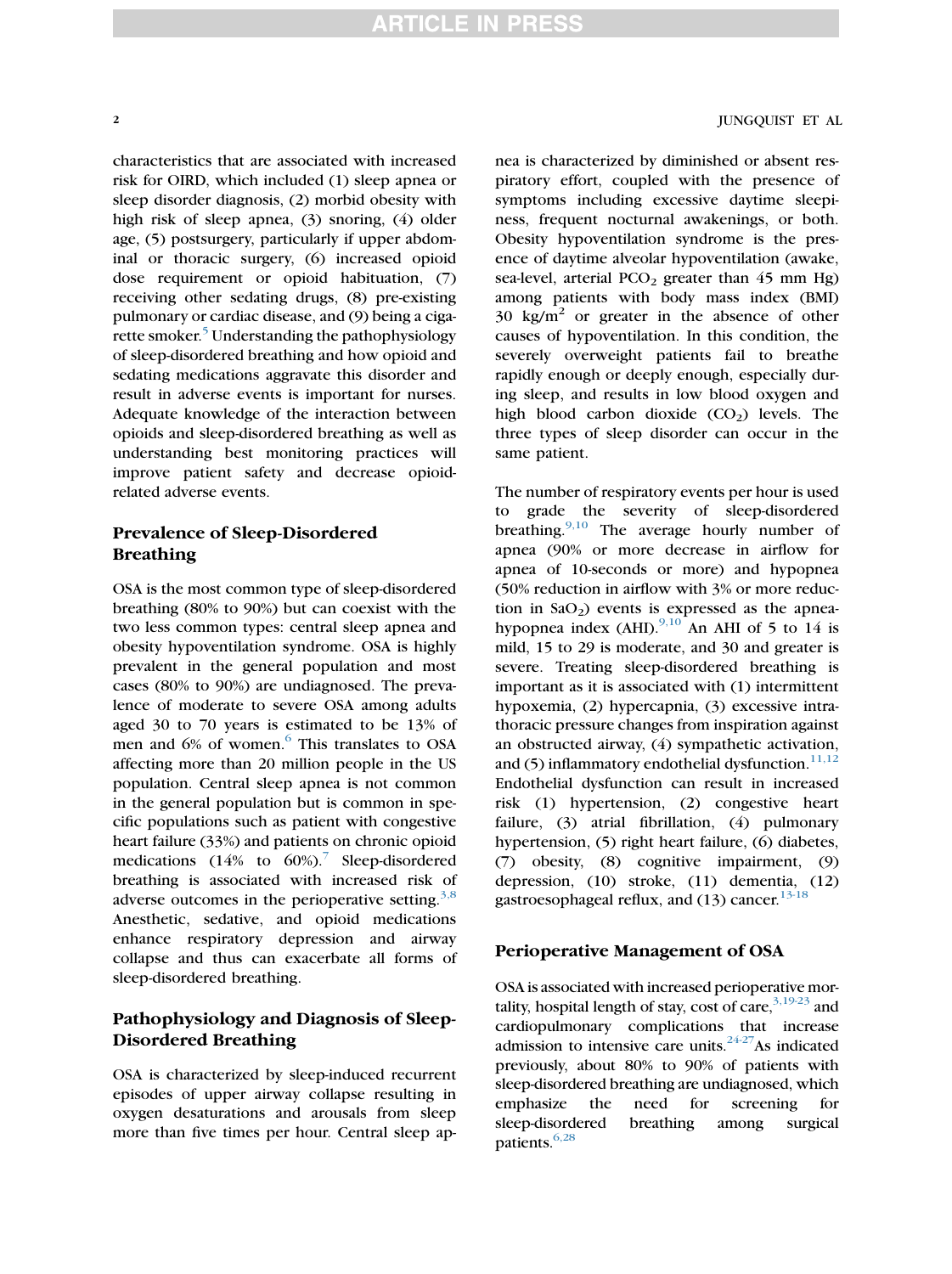#### Screening for Sleep-Disordered Breathing

Professional societies have developed clinical practice guidelines for the perioperative management of patients with  $OSA$ <sup>[29-33](#page-6-0)</sup> All guidelines recommend the use of screening questionnaires for OSA such as the STOP-BANG instrument.<sup>[34](#page-6-0)</sup> The STOP-BANG questionnaire screens for common manifestations and risk factors of OSA. The acronym STOP-BANG stands for Snoring, Tired during daytime, Observed to stop breathing during sleep, high blood Pressure, Body mass index greater than  $35 \text{ kg/m}^2$ , Age greater than 50 years, Neck size greater than 17 inches for men, or 16 in-ches for women, male Gender.<sup>[35,36](#page-6-0)</sup>

There is also some evidence that adding as assessment of metabolic alkalosis  $(HCO<sub>3</sub> g_{\text{reater}})$  than 27 mmol/L) to the STOP-BANG screening increases the likelihood of detecting obesity hypoventilation in patients with BMI greater than  $30 \text{ kg/m}^2$ .

Furthermore, nurses in the postanesthesia care unit are in the perfect situation to observe apneic events during patient recovery. Identifying the high risk patient by assessing for apneic events during recovery from anesthesia and communicating the findings with recommendations for increased vigilance and monitoring procedures at hand off will improve patient safety.

#### Health Care Team Interventions

During the perioperative care period, nursing interventions are essential in facilitating the implementation of screening tools, monitoring, and therapeutic interventions as well the communication of essential information during transfer of care. Communication with the patient about their signs and symptoms of OSA is necessary to ensure outpatient follow-up and treatment.

Nurses should take the initiative to advocate for positive airway pressure (PAP) therapy and to fully understand the mechanism of action and how to troubleshoot difficulties. There is sufficient evidence in a recent systematic review and metaanalysis that found postoperative use of PAP therapy in OSA patients is associated with decreased  $AHI.<sup>37</sup>$  $AHI.<sup>37</sup>$  $AHI.<sup>37</sup>$  There are several forms of PAP therapy used to address the various forms of sleepdisordered breathing [\(Table 1](#page-3-0)). The mechanisms of action of PAP therapy in OSA is to increase the pharyngeal transmural pressure (pneumatic splint effect), reducing pharyngeal wall thickness and airway edema, and increasing end-expiratory lung volume.

CPAP or automatically titrated PAP (APAP) is standard first line therapy for most patients with OSA.[38](#page-6-0) Modified modes of PAP therapy have been developed to augment ventilation, maximize comfort, and enhance compliance but have not demonstrated increased compliance in randomized controlled trials. $39$  PAP therapy should be initiated after confirming diagnosis of OSA through an acceptable method such as polysomnography or home sleep apnea testing. Common practice is to start patients on APAP once the diagnosis of OSA is determined. For moderately obese patients (BMI 35 to  $40 \text{ kg/m}^2$ ) with moderate OSA (AHI 15 to 50), a starting CPAP with 7 to 12 cm  $H_2O$  would be near the mean pressure needed for most patients. The newer APAP devices will provide statistics on the previous nights' PAP therapy in the window on front of the device. Patients are able to see if they experienced too much mask leak and if obstructive or central events (residual events) continued to occur during the previous night. If PAP was effective, the residual events should display as less than 5 per minute.

Providing CPAP at levels higher than what is needed to relieve symptoms of OSA (overtitration)

#### Management of the Patient with Sleep-Disordered Breathing in the Perioperative Setting

- Preoperative screening of all patients for sleep-disordered breathing
- If previously diagnosed and using positive airway pressure (PAP) therapy or an oral appliance at home, educate patient or family member to bring PAP therapy device or appliance to hospital and initiate continuous monitoring during first 48 h postoperatively
- If screened positive or found to have sedation-related apneic episodes in postanesthesia care unit, initiate continuous monitoring, sleep in upright position, and opioid sparing pain management protocol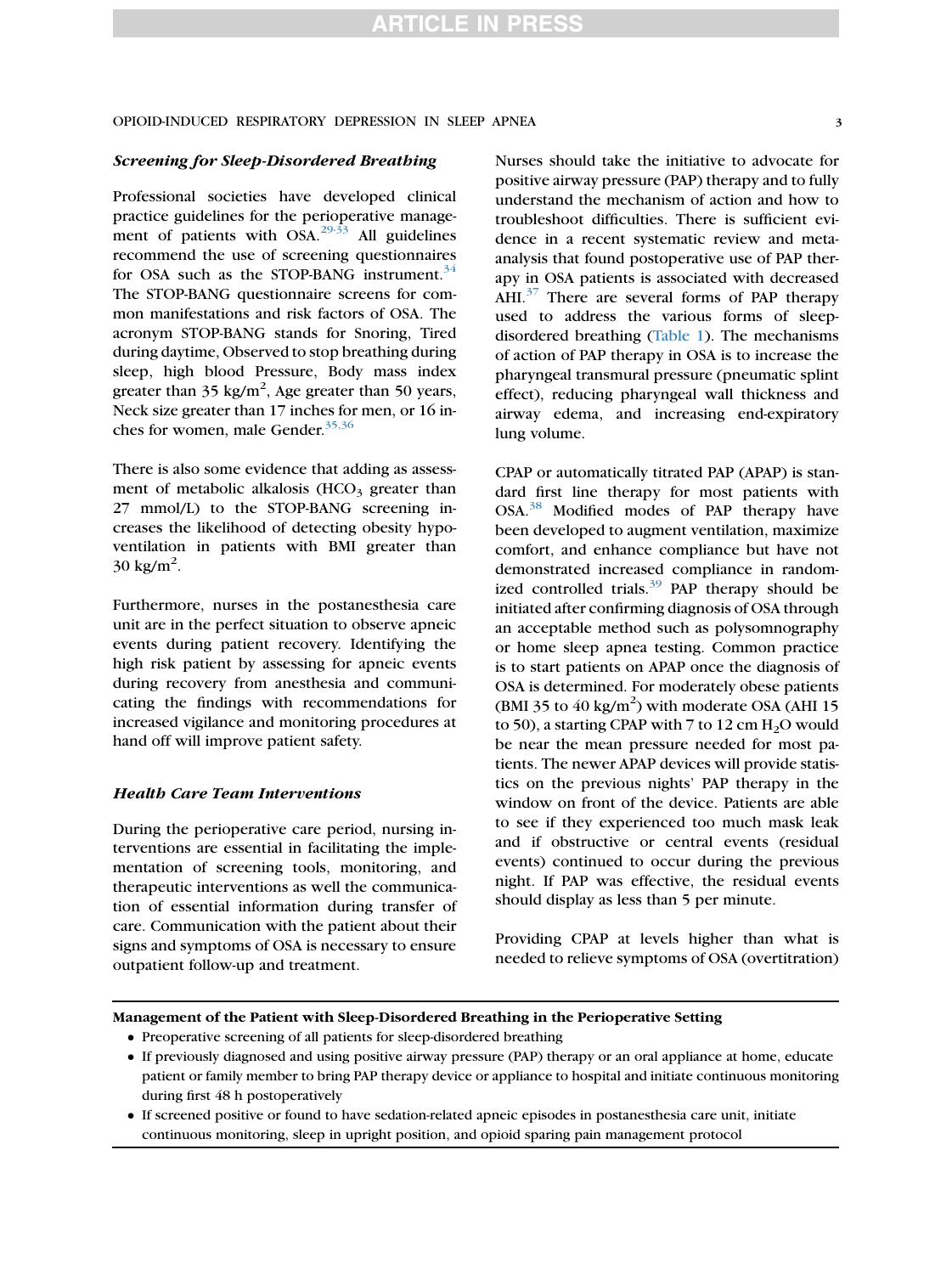| Mode                                          | Mechanism                                                                                                                                                             | Application                                                                                                                                                                                   |
|-----------------------------------------------|-----------------------------------------------------------------------------------------------------------------------------------------------------------------------|-----------------------------------------------------------------------------------------------------------------------------------------------------------------------------------------------|
| Continuous PAP (CPAP)                         | Single fixed pressure maintained<br>during inhalation and exhalation                                                                                                  | Suitable for most obstructive sleep<br>apnea (OSA) patients and some CSA<br>patients and OHS patients as well                                                                                 |
| CPAP with expiratory relief pressure<br>(ERP) | ERP lowers CPAP during early<br>exhalation                                                                                                                            | Patients with expiratory pressure<br>discomfort                                                                                                                                               |
| Automatically titrated PAP                    | Devices deliver a range of pressure in<br>response to the presence of airway<br>obstruction. Pressure is same<br>during inhalation and exhalation                     | Patients with uncomplicated,<br>moderate-severe OSA who need<br>significantly different PAP during<br>different sleep positions (supine vs<br>lateral) or sleep stages (REM vs<br>NREM).      |
| <b>Bilevel PAP</b>                            | Two fixed levels of PAP are provided, a<br>higher inspiratory PAP and a lower<br>expiratory PAP                                                                       | Patients in need of both expiratory<br>and inspiratory assist (eg,<br>neuromuscular disease, obesity<br>hypoventilation syndrome, and<br>COPD)                                                |
| Adaptive servo ventilation                    | Baseline PAP with variable pressure<br>support for each breath adjusting<br>for both hyperventilation and<br>hypoventilation to maintain preset<br>minute ventilation | Patients with breathing periodicity<br>with or without coexistent OSA (eg,<br>NMD, chronic opioid use, or<br>treatment-emergent CSA)                                                          |
| Volume assured pressure support               | Pressure is automatically adjusted<br>with each breath to ensure preset<br>tidal volume                                                                               | Patients with variable needs from<br>breath to breath such as patients<br>with overlap syndrome (OSA with<br>[COPD]), OHS, restrictive lung<br>disease, and neuromuscular disease<br>weakness |

<span id="page-3-0"></span>Table 1. Positive Airway Pressure (PAP) Therapy: Modes, Mechanisms, and Applications

CSA, central sleep apnea; OHS, obesity hypoventilation syndrome; REM, rapid eye movement; NREM, nonrapid eye movement; COPD, chronic obstructive pulmonary disease; NMD, neuromuscular disease.

can contribute to the development of treatmentemergent central apnea and intolerance by the patient. $40$  Adaptive servo ventilation is suitable when the pathophysiology of sleep apnea results in periodic breathing including cases of treatmentemergent central sleep apnea and in patients with opioid-induced central sleep apnea. $41-43$ 

Common but mild adverse effects of PAP therapy include skin breakdown and dryness of the eyes, nose and mouth. Rare but serious adverse effects may include epistaxis and pneumothorax.<sup>[44](#page-6-0)</sup> Social adverse effects relate to bed partner disturbance or intolerance, and reduced self-image, although bed partners frequently appreciate the cessation of snoring. Addressing these adverse effects improves compliance, which is estimated to be 50% to  $70\%$ .<sup>[45](#page-6-0)</sup> Newer masks help address issues related to skin breakdown, and bulkiness and noise of the device. Heated humidification can reduce symptoms of dryness and congestion of the eyes, nose, and mouth and has been shown to improve compliance with CPAP therapy.<sup>[46](#page-6-0)</sup> Mask selection, nasal versus full face mask, might affect patient tolerance of and compliance with CPAP therapy. Patient education and follow-up appear to be the most important factors in enhancing compliance with PAP therapy, and early compliance (1 week) is a predictor of later compliance  $(1 \text{ month})$ .<sup>[46](#page-6-0)</sup>

#### Case Presentation 1

A 62-year-old man with obesity (BMI 35 kg/m<sup>2</sup>), hypertension, snoring, excessive daytime sleepiness is admitted to the hospital for the treatment of leg cellulitis. He does not have a confirmed diagnosis of OSA, but was noted to have loud snoring and periods of apnea while sleeping in the hospital. As the hospital does not provide sleep study equipment for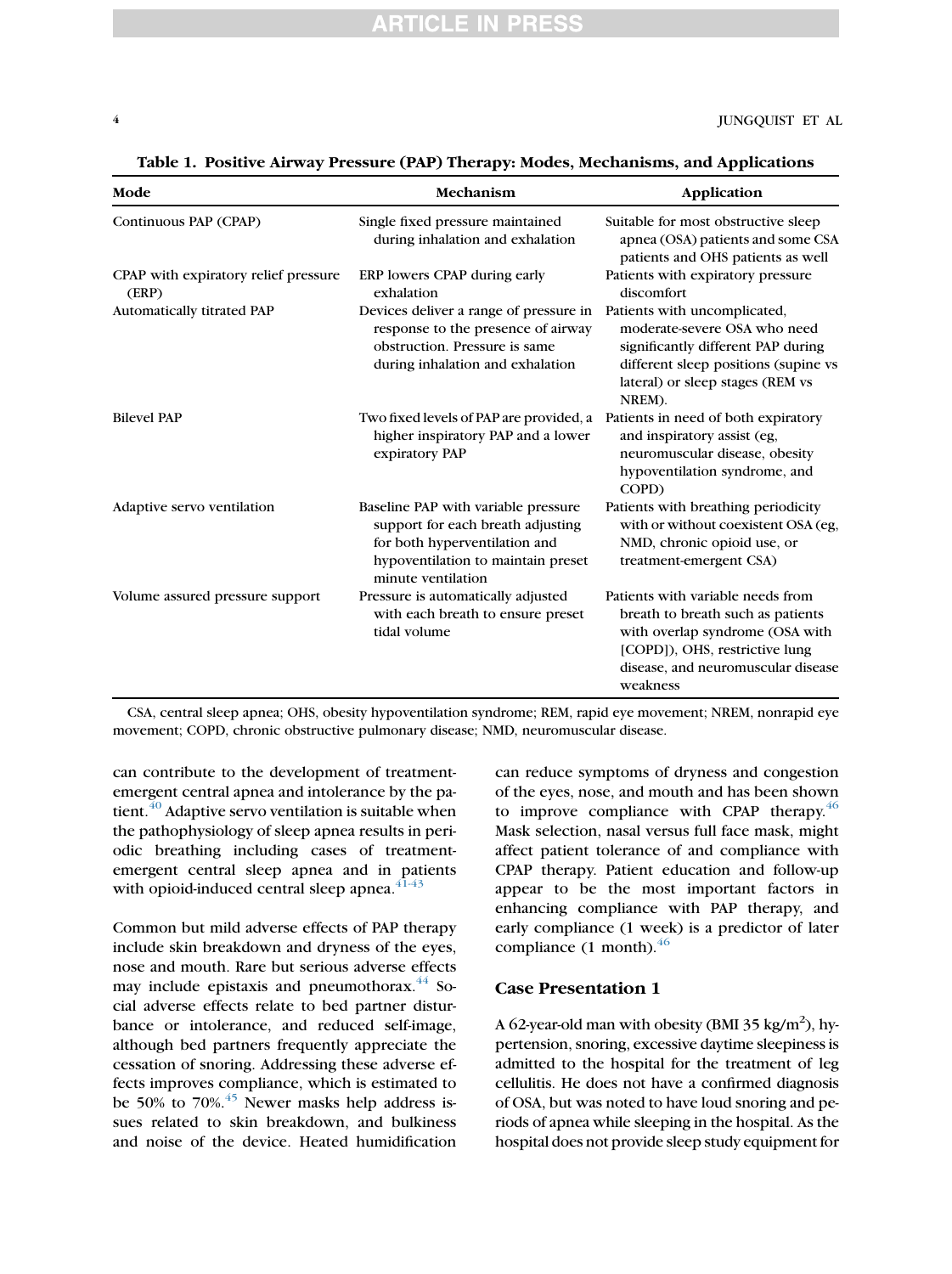diagnosis of OSA, the nurses initiated opioid sparing, multimodal pain management strategies along with continuous monitoring using capnography.

#### Rationale

Loud snoring and observed apneas is highly indicative of OSA. Nurses play an important role in identifying OSA through their recognition of these symptoms, particularly in patients without partners at home to advise them of their presence. Treating his OSA may improve healing, decrease lower extremity swelling, and in some cases perhaps decrease length of stay. Home sleep tests (in this case unattended in hospital sleep tests) meet the standards for diagnosing OSA if interpreted by a physician boarded in sleep medi- $cine.<sup>47,48</sup>$  $cine.<sup>47,48</sup>$  $cine.<sup>47,48</sup>$  In situations where unattended inhospital sleep tests are not available, it is prudent to institute opioid-sparing pain management strategies and increased monitoring strategies. To date, there is not sufficient evidence to institute pre-emptive PAP therapy without a diagnostic study. Discharge planning should include educating the patient on their symptoms and providing communication to their primary care provider to initiate a referral for a sleep study.

#### Case Presentation 2

A 56-year-old woman with moderate obesity (BMI  $32 \text{ kg/m}^2$ ), rheumatoid arthritis, and severe OSA (AHI 34) that is being treated with nightly CPAP of 8 cm  $H_2O$  is using her device that she brought from home. She was admitted to hospital floor after total abdominal hysterectomy. Postoperatively the patient was requiring frequent doses of analgesics including opioids for her surgical pain and chronic pain because of rheumatoid arthritis. She was placed on continuous, supplemental oxygen at 2 L/minute via CPAP at her home settings of 8 cm  $H_2O$ . The patient is witnessed to have apneas and irregular breathing after opioid use. Respirations are noted to be less than 10 per minute on assessment. There is no snoring noted. Her level of consciousness is level 3 on the Pasero Opioid Sedation Scale reflecting drowsiness yet arousable, but drifts off to sleep during conversation. The nurse holds further opioid pain medications and initiates a call to the unit provider and the respiratory therapist. As the patient is exhibiting signs of central sleep apnea, the CPAP was switched to an autotitrating adaptive servo ventilation device.

#### Rationale

Opioids in combination with anesthetics have resulted in the development of central sleep apnea/complex sleep apnea. Complex sleep apnea is the combination of obstructive events and central events. Opioids cause respiratory depression by suppressing respiratory drive, but they also can worsen OSA by decreasing pharyngeal tone. Increasing the CPAP pressure is reasonable, but pressures too high can increase central sleep apnea events. Just using CPAP or increasing CPAP pressures will not prevent apneic episodes during periodic breathing. This patient is also on supplemental oxygen therapy, which may obscure concurrent hypoventilation. When using electronic monitoring in this patient capnography would be the best choice for monitoring patients on supplemental oxygen therapy because of the oxygen masking respiratory depression as measured by pulse oximetry. The difficulty arises with using capnography cannulas and a CPAP mask. There are adaptive masks available to allow both capnography monitoring and CPAP use. The best outcome for a patient occurs when there is communication among the patient, family, nurse, respiratory therapist, and physician to address patient complaints and concerns by a teamwork approach. Also, it is important to educate the patient on their sensitivity to opioids and communicate this finding to their primary care provider.

## **Conclusions**

Sleep is a most vulnerable state for respiration and with the addition of sedating agents, breathing can rapidly decline resulting in adverse outcomes for our patients. Adverse events can be avoided with accurate assessment for signs and symptoms of OSA and obesity hypoventilation syndrome followed by implementation of opioid-sparing pain management as needed. The use of PAP therapy in the postoperative setting is useful in preventing OSA-related adverse events. Adequate monitoring strategies must be put in place, especially in the first 24 to 48 hours postoperatively. As nurses are not available at the bedside during sleep to monitor respiration, electronic monitoring is recommended by many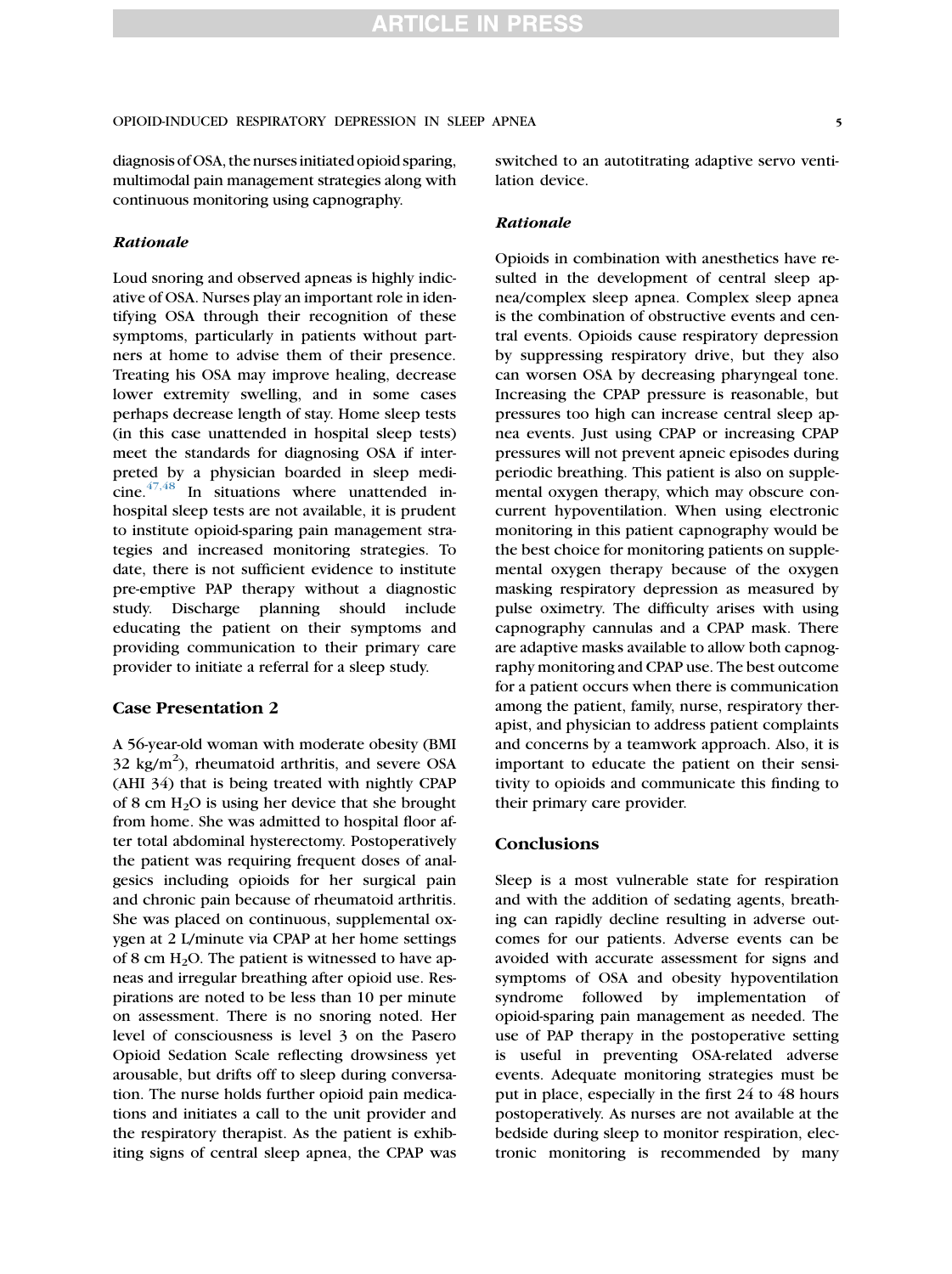<span id="page-5-0"></span>professional organizations including the American society of Anesthesiology and the Anesthesia Patient Safety Foundation. Although capnography is becoming more widely available, continuous pulse oximetry may be more comfortable for the patient and not interfere with PAP therapy such as seen with capnography nasal sensors. Oxygen therapy can mask respiratory events by acting to minimize association desaturations when using pulse oximetry. Newer monitoring systems are being developed, including noninvasive measurement of minute ventilation.<sup>[49](#page-6-0)</sup> Nurses play a vital role in troubleshooting and supporting the use of continuous electronic monitoring during the patient care.

# Acknowledgment

This article is endorsed by and the result of collaborative works with the Society for Anesthesia and Sleep Medicine (SASM) and the American Society of Perianesthesia Nurses. All members of the SASM Clinical Committee have contributed to the development of this article.

#### References

1. The Joint Commission. At risk: obstructive sleep apnea patients. Quick Safety. June 2015;14:1-2. Available from: [www.](http://www.jointcommission.org/assets/1/23/quick_safety_issue_14_june_2015.pdf) [jointcommission.org/assets/1/23/quick\\_safety\\_issue\\_14\\_june](http://www.jointcommission.org/assets/1/23/quick_safety_issue_14_june_2015.pdf) [\\_2015.pdf](http://www.jointcommission.org/assets/1/23/quick_safety_issue_14_june_2015.pdf). Accessed August 15, 2017.

2. [Benumof JL. Mismanagement of obstructive sleep apnea](http://refhub.elsevier.com/S1089-9472(17)30300-3/sref2) [may result in finding these patients dead in bed.](http://refhub.elsevier.com/S1089-9472(17)30300-3/sref2) Can J Anaesth. [2015;63:3-7.](http://refhub.elsevier.com/S1089-9472(17)30300-3/sref2)

3. [Fouladpour N, Jesudoss R, Bolden N, Shaman Z,](http://refhub.elsevier.com/S1089-9472(17)30300-3/sref3) [Auckley D. Perioperative complications in obstructive sleep ap](http://refhub.elsevier.com/S1089-9472(17)30300-3/sref3)[nea patients undergoing surgery: A review of the legal litera](http://refhub.elsevier.com/S1089-9472(17)30300-3/sref3)ture. Anesth Analg[. 2015;122:145-151.](http://refhub.elsevier.com/S1089-9472(17)30300-3/sref3)

4. [Svider PF, Pashkova AA, Folbe AJ, et al. Obstructive sleep](http://refhub.elsevier.com/S1089-9472(17)30300-3/sref4) [apnea: Strategies for minimizing liability and enhancing patient](http://refhub.elsevier.com/S1089-9472(17)30300-3/sref4) safety. [Otolaryngol Head Neck Surg](http://refhub.elsevier.com/S1089-9472(17)30300-3/sref4). 2013;149:947-953.

5. The Joint Commission. Safe use of opioids in hospitals. Sentinel Event Alert. August 8, 2012;49. Available from: [https://www.jointcommission.org/assets/1/18/SEA\\_49\\_opioi](https://www.jointcommission.org/assets/1/18/SEA_49_opioids_8_2_12_final.pdf) [ds\\_8\\_2\\_12\\_final.pdf](https://www.jointcommission.org/assets/1/18/SEA_49_opioids_8_2_12_final.pdf). Accessed August 15, 2017.

6. [Peppard PE, Young T, Barnet JH, Palta M, Hagen EW,](http://refhub.elsevier.com/S1089-9472(17)30300-3/sref6) [Hla KM. Increased prevalence of sleep-disordered breathing](http://refhub.elsevier.com/S1089-9472(17)30300-3/sref6) in adults. Am J Epidemiol[. 2013;177:1006-1014.](http://refhub.elsevier.com/S1089-9472(17)30300-3/sref6)

7. [Correa D, Farney RJ, Chung F, Prasad A, Lam D, Wong J.](http://refhub.elsevier.com/S1089-9472(17)30300-3/sref7) [Chronic opioid use and central sleep apnea: A review of the](http://refhub.elsevier.com/S1089-9472(17)30300-3/sref7) [prevalence, mechanisms, and perioperative considerations.](http://refhub.elsevier.com/S1089-9472(17)30300-3/sref7) Anesth Analg[. 2015;120:1273-1285](http://refhub.elsevier.com/S1089-9472(17)30300-3/sref7).

8. [Abdelsattar ZM, Hendren S, Wong SL, Campbell DA Jr.,](http://refhub.elsevier.com/S1089-9472(17)30300-3/sref8) [Ramachandran SK. The impact of untreated obstructive sleep](http://refhub.elsevier.com/S1089-9472(17)30300-3/sref8) [apnea on cardiopulmonary complications in general and](http://refhub.elsevier.com/S1089-9472(17)30300-3/sref8) [vascular surgery: A cohort study.](http://refhub.elsevier.com/S1089-9472(17)30300-3/sref8) Sleep. 2015;38:1205-1210.

9. [Berry RB, Budhiraja R, Gottlieb DJ, et al. Rules for scoring](http://refhub.elsevier.com/S1089-9472(17)30300-3/sref9) [respiratory events in sleep: Update of the 2007 AASM Manual](http://refhub.elsevier.com/S1089-9472(17)30300-3/sref9) [for the Scoring of Sleep and Associated Events. Deliberations](http://refhub.elsevier.com/S1089-9472(17)30300-3/sref9) [of the Sleep Apnea Definitions Task Force of the American Acad](http://refhub.elsevier.com/S1089-9472(17)30300-3/sref9)[emy of Sleep Medicine.](http://refhub.elsevier.com/S1089-9472(17)30300-3/sref9) *J Clin Sleep Med.* 2012;8:597-619.

10. [Grigg-Damberger MM. The AASM Scoring Manual four](http://refhub.elsevier.com/S1089-9472(17)30300-3/sref10) years later. J Clin Sleep Med[. 2012;8:323-332](http://refhub.elsevier.com/S1089-9472(17)30300-3/sref10).

11. [Dobrowolski P, Klisiewicz A, Florczak E, et al. Indepen](http://refhub.elsevier.com/S1089-9472(17)30300-3/sref11)[dent association of obstructive sleep apnea with left ventricular](http://refhub.elsevier.com/S1089-9472(17)30300-3/sref11) [geometry and systolic function in resistant hypertension: The](http://refhub.elsevier.com/S1089-9472(17)30300-3/sref11) RESIST-POL study. Sleep Med[. 2014;15:1302-1308.](http://refhub.elsevier.com/S1089-9472(17)30300-3/sref11)

12. [Dewan NA, Nieto FJ, Somers VK. Intermittent hypox](http://refhub.elsevier.com/S1089-9472(17)30300-3/sref12)[emia and OSA: Implications for comorbidities.](http://refhub.elsevier.com/S1089-9472(17)30300-3/sref12) Chest. 2015; [147:266-274](http://refhub.elsevier.com/S1089-9472(17)30300-3/sref12).

13. [Marshall NS, Wong KK, Cullen SR, Knuiman MW,](http://refhub.elsevier.com/S1089-9472(17)30300-3/sref13) [Grunstein RR. Sleep apnea and 20-year follow-up for all](http://refhub.elsevier.com/S1089-9472(17)30300-3/sref13)[cause mortality, stroke, and cancer incidence and mortality](http://refhub.elsevier.com/S1089-9472(17)30300-3/sref13) [in the Busselton Health Study cohort.](http://refhub.elsevier.com/S1089-9472(17)30300-3/sref13) J Clin Sleep Med. [2014;10:355-362](http://refhub.elsevier.com/S1089-9472(17)30300-3/sref13).

14. [Nieto FJ, Peppard PE, Young T, Finn L, Hla KM, Farre R.](http://refhub.elsevier.com/S1089-9472(17)30300-3/sref14) [Sleep-disordered breathing and cancer mortality: Results from](http://refhub.elsevier.com/S1089-9472(17)30300-3/sref14) [the Wisconsin Sleep Cohort Study.](http://refhub.elsevier.com/S1089-9472(17)30300-3/sref14) Am J Respir Crit Care Med[. 2012;186:190-194](http://refhub.elsevier.com/S1089-9472(17)30300-3/sref14).

15. [Jungquist CR, Karan S, Perlis ML. Risk factors for opioid](http://refhub.elsevier.com/S1089-9472(17)30300-3/sref15)[induced excessive respiratory depression.](http://refhub.elsevier.com/S1089-9472(17)30300-3/sref15) Pain Manag Nurs. [2011;12:180-187](http://refhub.elsevier.com/S1089-9472(17)30300-3/sref15).

16. [Chen CS, Huang MF, Hwang TJ, et al. Clinical correlates of](http://refhub.elsevier.com/S1089-9472(17)30300-3/sref16) [zolpidem-associated complex sleep-related behaviors: Age ef](http://refhub.elsevier.com/S1089-9472(17)30300-3/sref16)fect. J Clin Psychiatry[. 2014;75:e1314-e1318.](http://refhub.elsevier.com/S1089-9472(17)30300-3/sref16)

17. [Peppard PE, Austin D, Brown RL. Association of alcohol](http://refhub.elsevier.com/S1089-9472(17)30300-3/sref17) [consumption and sleep disordered breathing in men and](http://refhub.elsevier.com/S1089-9472(17)30300-3/sref17) women. [J Clin Sleep Med](http://refhub.elsevier.com/S1089-9472(17)30300-3/sref17). 2007;3:265-270.

18. [Jungquist CR, Flannery M, Perlis ML, Grace JT. Relation](http://refhub.elsevier.com/S1089-9472(17)30300-3/sref18)[ship of chronic pain and opioid use with respiratory distur](http://refhub.elsevier.com/S1089-9472(17)30300-3/sref18)[bance during sleep.](http://refhub.elsevier.com/S1089-9472(17)30300-3/sref18) Pain Manag Nurs. 2012;13:70-79.

19. [Pizzi LT, Toner R, Foley K, et al. Relationship between po](http://refhub.elsevier.com/S1089-9472(17)30300-3/sref19)[tential opioid-related adverse effects and hospital length of stay](http://refhub.elsevier.com/S1089-9472(17)30300-3/sref19) [in patients receiving opioids after orthopedic surgery.](http://refhub.elsevier.com/S1089-9472(17)30300-3/sref19) Pharmacotherapy[. 2012;32:502-514.](http://refhub.elsevier.com/S1089-9472(17)30300-3/sref19)

20. [Toshniwal G, McKelvey GM, Wang H. STOP-Bang and](http://refhub.elsevier.com/S1089-9472(17)30300-3/sref20) [prediction of difficult airway in obese patients.](http://refhub.elsevier.com/S1089-9472(17)30300-3/sref20) J Clin Anesth. [2014;26:360-367](http://refhub.elsevier.com/S1089-9472(17)30300-3/sref20).

21. [Stundner O, Chiu YL, Sun X, et al. Sleep apnoea adversely](http://refhub.elsevier.com/S1089-9472(17)30300-3/sref21) [affects the outcome in patients who undergo posterior lumbar](http://refhub.elsevier.com/S1089-9472(17)30300-3/sref21) [fusion: A population-based study.](http://refhub.elsevier.com/S1089-9472(17)30300-3/sref21) Bone Joint J. 2014;96-B: [242-248.](http://refhub.elsevier.com/S1089-9472(17)30300-3/sref21)

22. [Memtsoudis SG, Stundner O, Rasul R, et al. The impact of](http://refhub.elsevier.com/S1089-9472(17)30300-3/sref22) [sleep apnea on postoperative utilization of resources and](http://refhub.elsevier.com/S1089-9472(17)30300-3/sref22) adverse outcomes. Anesth Analg[. 2014;118:407-418.](http://refhub.elsevier.com/S1089-9472(17)30300-3/sref22)

23. [Hai F, Porhomayon J, Vermont L, Frydrych L, Jaoude P, El-](http://refhub.elsevier.com/S1089-9472(17)30300-3/sref23)[Solh AA. Postoperative complications in patients with obstruc](http://refhub.elsevier.com/S1089-9472(17)30300-3/sref23)[tive sleep apnea: A meta-analysis.](http://refhub.elsevier.com/S1089-9472(17)30300-3/sref23) J Clin Anesth. 2014;26: [591-600.](http://refhub.elsevier.com/S1089-9472(17)30300-3/sref23)

24. [Mokhlesi B, Hovda MD, Vekhter B, Arora VM, Chung F,](http://refhub.elsevier.com/S1089-9472(17)30300-3/sref24) [Meltzer DO. Sleep-disordered breathing and postoperative out](http://refhub.elsevier.com/S1089-9472(17)30300-3/sref24)[comes after bariatric surgery: Analysis of the nationwide inpa](http://refhub.elsevier.com/S1089-9472(17)30300-3/sref24)tient sample. Obes Surg[. 2013;23:1842-1851.](http://refhub.elsevier.com/S1089-9472(17)30300-3/sref24)